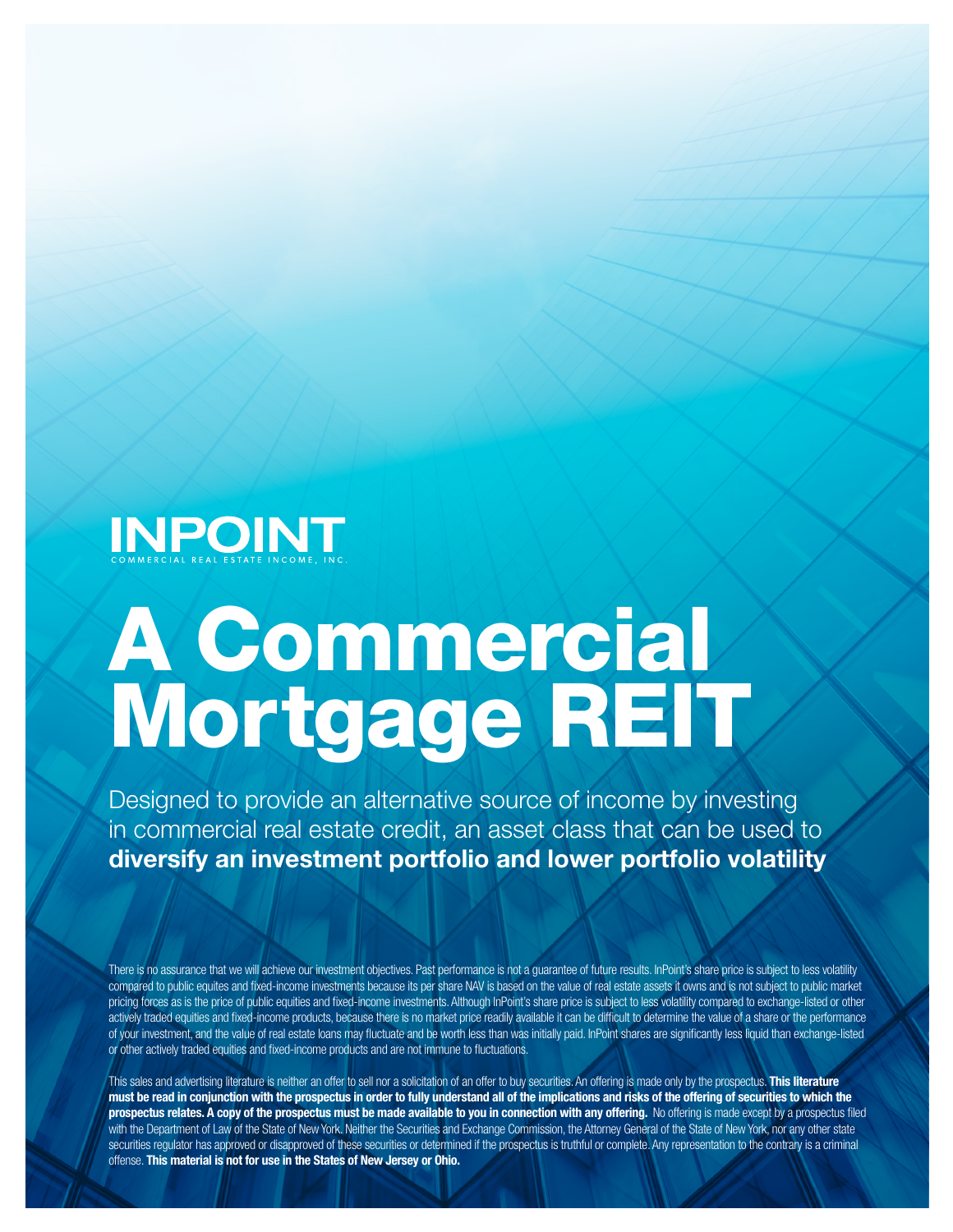## Risk Factors

#### InPoint Commercial Real Estate Income, Inc.

Investments in commercial real estate (CRE) credit and related securities (e.g., CMBS) are subject to the risks typically associated with CRE which include, but are not limited to: market risks such as local property supply and demand conditions; tenants' inability to pay rent; tenant turnover; inflation and other increases in operating costs; adverse changes in laws and regulations; relative illiquidity of real estate investments; changing market demographics; acts of nature such as earthquakes, floods or other uninsured losses; interest rate fluctuations; and availability of financing.

Investing in our common stock involves a high degree of risk. You should purchase these securities only if you can afford the complete loss of your investment. You should carefully review the "Risk Factors" section of the prospectus for a more detailed discussion. Some of the more significant risks relating to an investment in our shares include:

- This is a "blind pool" offering. You will not have the opportunity to evaluate our future investments before we make them.
- Since there is no public trading market for shares of our common stock, repurchase of shares by us will likely be the only way to dispose of your shares. Our share repurchase plan was suspended by our board of directors on March 24, 2020 because of the effects of the COVID-19 pandemic and was not reinstated for all stockholders until July 1, 2021.
- Under our share repurchase plan, stockholders who have held their shares for at least one year have the opportunity to request that we repurchase their shares on a monthly basis, but we are not obligated to repurchase any shares and may choose to repurchase only some, or even none, of the shares that have been requested to be repurchased in any particular month at our discretion. In addition, repurchases are subject to available liquidity and other significant restrictions. Further, our board of directors may modify, suspend or terminate our share repurchase plan if it deems such action to be in our best interest and the best interest of our stockholders. As a result, our shares should be considered as having only limited liquidity and at times may be illiquid.
- We cannot quarantee that we will pay distributions, and if we do, we have funded and may again fund such distributions from sources other than earnings and cash flow from operations, including, without limitation, the sale of assets, borrowings, return of capital or offering proceeds, and we have no limits on the amounts we may pay from such sources.
- The purchase and repurchase price for shares of our common stock are generally based on our prior month's NAV (subject to material changes as described in the prospectus) and are not based on any public trading market. The valuation of our investments is inherently subjective, and our NAV may not accurately reflect the actual price at which our investments could be liquidated on any given day.
- We have no employees and are dependent on the Advisor and the Sub-Advisor to conduct our operations. The Advisor and the Sub-Advisor face conflicts of interest as a result of, among other things, the allocation of investment opportunities among us and Other Sound Point Accounts the allocation of time of their investment professionals and the substantial fees that we pay to the Advisor and that the Advisor pays to the Sub-Advisor.
- This is a "best efforts" offering. If we are not able to raise a substantial amount of capital on an ongoing basis, our ability to achieve our investment objectives could be adversely affected.
- If we fail to maintain our qualification as a REIT and no relief provisions apply, we will have to pay corporate income tax on our taxable income (which will be determined without regard to the dividends-paid deduction available to REITs) and our NAV and cash available for distribution to our stockholders could materially decrease.
- The COVID-19 pandemic has adversely affected the economy and our investments and operations, including decreases in the fair value of the collateral underlying our short-term borrowings, and may have additional adverse effects in the future.
- We own the Renaissance Chicago O'Hare Suites Hotel, and for so long as we own hotels or invest in loans secured by hotels and securities collateralized by hotels, we will be exposed to the unique risks of the hospitality sector, including seasonality, volatility and the severe reduction in occupancy caused by the COVID-19 pandemic.
- We use short-term borrowings to finance our investments, which exposes us to increased risks associated with decreases in the fair value of the underlying collateral resulting from adverse changes in the financial markets, including as a result of the COVID-19 pandemic.

As with any investment, there are certain risks associated with credit investing. Such risks include, but are not limited to:

- The risk of nonpayment of scheduled interest or principal payments on a credit investment, which may affect the overall return to the lender;
- Interest rate fluctuations, which will affect the amount of interest paid by a borrower in a floating-rate loan that adjusts to current market conditions;
- Default risk, which means that the loan may not be repaid by the borrower; and
- The risks typically associated with real estate assets described above.

Inland Securities Corporation, member FINRA/SIPC, is dealer manager for InPoint Commercial Real Estate Income, Inc.

#### Forward Looking Statements

Communications by InPoint Commercial Real Estate Income, Inc. or its representatives contain "forward-looking statements," which are not statements of fact. These statements may be identified by terminology such as "hope," may," "can," "would," "will," "expect," "intend," "estimate," "anticipate," "plan," "seek," "appear," or "believe." Such statements reflect our current view with respect to future events and are subject to certain risks, uncertainties and assumptions related to numerous factors including, without limitation, risks related to blind pool offerings, best efforts offerings, use of short-term financing, borrower defaults, changing interest rates, the effects of the COVID-19 pandemic, particularly on hospitality and retail properties, including our hotel, and on related mortgage loans and securities, and other factors detailed under Risk Factors in our prospectus, if you are purchasing securities from us, or our most recent Form 10-K and subsequent Form 10-Qs and Form 8-Ks on file with the SEC and available online through www.sec.gov or our website at https://inland-investments.com/inpoint/sec-filings. Although we believe that the expectations reflected in such forward-looking statements are reasonable, we can give no assurance that such expectations will prove to be correct. You should exercise caution when considering forward-looking statements and not place undue reliance on them. Should any one or more of these risks or uncertainties materialize, or should any underlying assumptions prove incorrect, actual results may vary materially from those described on the website. Except as required by federal securities laws, we undertake no obligation to publicly update or revise any forward-looking statements, whether as a result of new information, future events, changed circumstances or any other reason after the date they are first made.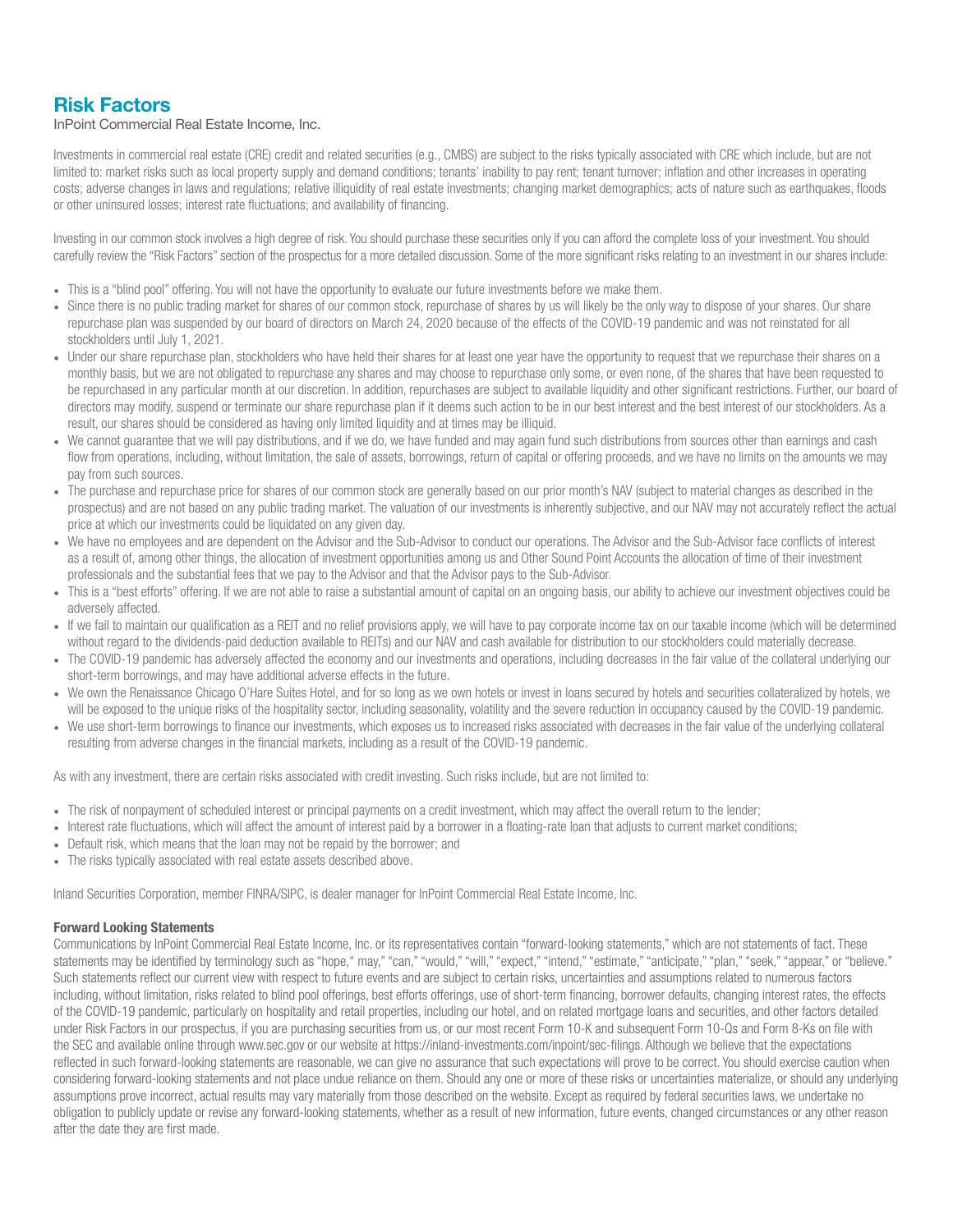InPoint Commercial Real Estate Income, Inc. (InPoint) seeks to pay attractive and stable cash distributions and preserve capital by originating floatingrate commercial real estate mortgages (credit).

There is no assurance that we will achieve our investment objectives.

# Why Commercial Real Estate Credit?

## Favorable Environment for Attractive Income Potential and Portfolio Diversification

- Floating-rate CRE mortgages may be an effective hedge against rising rates and inflation
- Loan terms allow for rate adjustment in tandem with interest rates and can provide attractive income even if rates increase
- Senior secured loans historically have provided high total returns with less volatility than comparable fixed-income investments
- CRE mortgages may help provide more stability to a portfolio with consistent returns throughout real estate and economic cycles



#### Volatility (Standard Deviation) of Year-Over-Year Returns2 December 31, 1996 - December 31, 2021

1 Past performance is not a guarantee of future results. Benchmarks shown are for illustrative purposes only. An investment cannot be made directly in an Index. InPoint's performance may be lower or higher and may differ substantially than the indices shown. An investment in a non-listed REIT is not a direct investment in commercial real estate. There are significant differences between commercial real estate and non-listed REITs. CRE first mortgages are represented by the LifeComps Commercial Mortgage Loan Index which measures actual private commercial mortgage market loan cash flow and performance data collected quarterly from participating life insurance companies since 1996. Commercial mortgages may be subject to default risk. Investment Grade Corporate Bonds are represented by the Bloomberg Barclays Investment Grade Corporate Bond Index, which measures the U.S. dollar denominated investment grade, fixed-rate, taxable corporate bond market. Corporate bonds may be subject to default and interest rate risk. Leveraged Loans are represented by the S&P LSTA Leveraged Loan Index, which is designed to reflect the performance of the largest facilities in the leveraged loan market. High Yield Bonds are represented by the Bloomberg Barclays US Corporate High Yield Index, which measures the U.S. dollar-denominated, high yield, fixed-rate corporate bond market. Securities are classified as high yield if the middle

## Attractive Recent Distributions

6.32% annualized distribution rate for distribution on Class I Shares to record holders as of May 31, 2022<sup>\*</sup>

\*Source of Distribution - For the year ended December 31, 2021, 94% of distributions on our common stock were funded by cash flows from operating activities, and 6% of those distributions were paid from the combined net proceeds of our public offerings of common stock and preferred stock. Distributions on our common stock in 2021 were 63% covered by GAAP net income attributable to common stockholders. The distribution rate reflects the current month's distribution annualized and divided by the NAV as of the end of the month prior to the record date for the distribution.

Annualized monthly distribution rates of distributions to Class I holders since June 30, 2021 have ranged (lowest to highest) from a 6.15% annualized rate of the distribution to record holders as of August 31, 2021 to an annualized rate of 6.32% on the distribution to record holders as of May 31, 2022. The distributions received by holders of Class D, Class S and Class T common stock will be less than the distribution amounts received by holders of Class I and other classes because the amount of the distributions received by Class D, Class S and Class T holders are net of stockholder servicing fees applicable to these classes, respectively. See "Distributions" under the Management's Discussion and Analysis section of our Annual Report on Form 10-K, and subsequent Quarterly Reports on Form 10-Q for additional detail regarding the amount of our distributions, including the amount of distributions relative to our cash flows from operating activities. InPoint cannot guarantee that it will declare and pay distributions.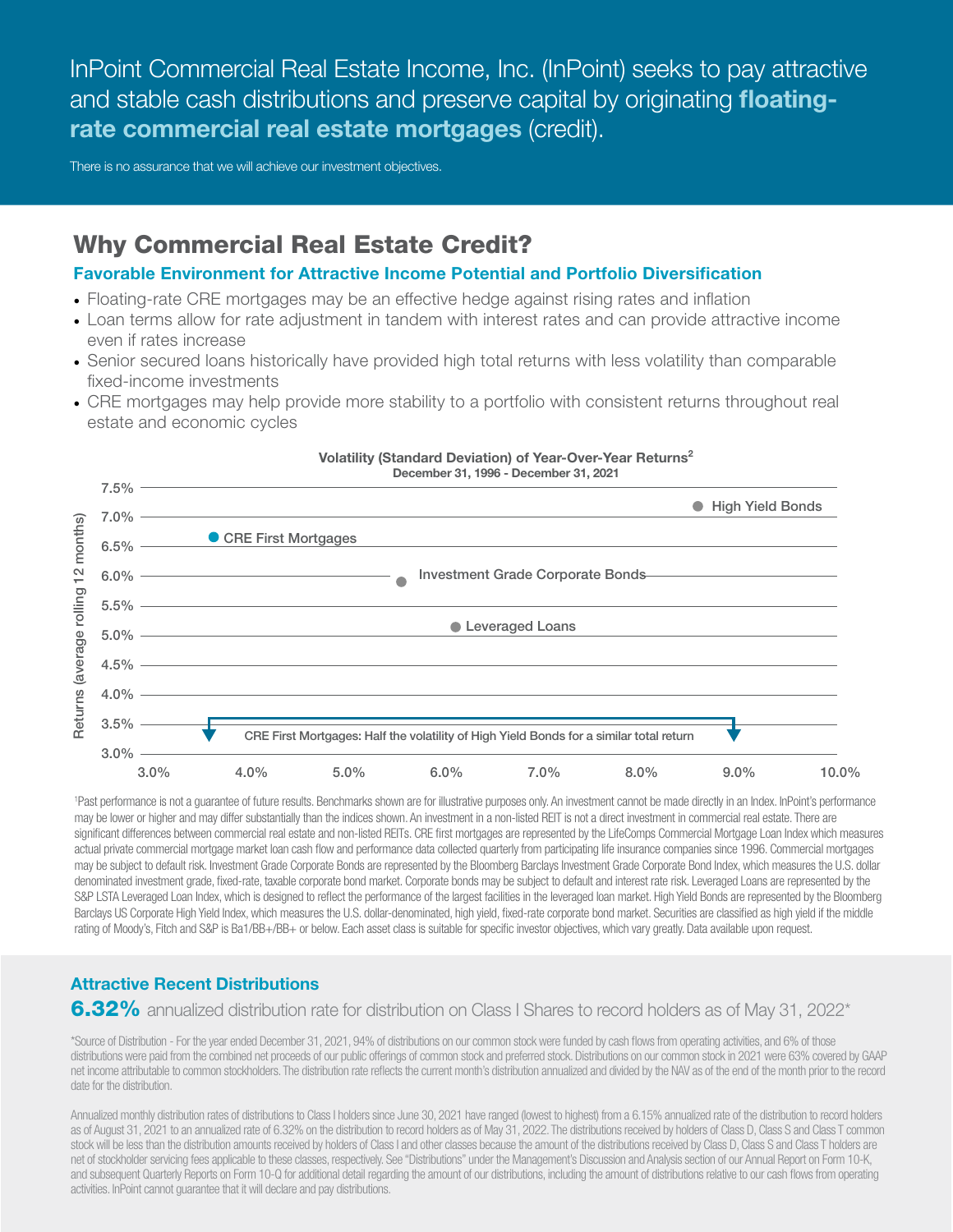# Strong Demand for Commercial Real Estate Credit

## \$5 Trillion U.S. CRE Credit Market Spans Geographies and Property Types

- Incorporating an allocation to CRE credit has historically generated differentiated sources of income and may benefit a multi-asset portfolio outside of the traditional 60/40 model
- Modern portfolio theory advocates diversification to minimize overall volatility or "risk" by investing in a variety of asset classes to weather different market conditions
- Large and diverse \$5 trillion CRE credit investment opportunity with \$2.3 trillion of mortgages set to mature by 2026<sup>2</sup>
- Complements a real estate equity allocation and provides the opportunity to diversify a traditional fixedincome portfolio



## \$2.3 Trillion of CRE Mortgages to Mature by 2026

# Portfolio Diversification Through Low Correlation<sup>3</sup>

Investors often rely on fixed income allocations to complement stock portfolios. By investing in assets with negative or low correlation to stocks, investors have the potential to diversify traditional portfolios. The lower the correlation between two investments, the less likely they will move up and down at the same time. CRE credit's low correlation to the S&P 500 Index and other investments listed below over the last 20 years provides evidence that CRE credit has the potential to diversify traditional portfolios.

## 20-Year Correlation Review (1/1/2002 - 12/31/2021)

|                                     | S&P 500 | Investment Grade<br><b>Corporate Bonds</b> | <b>High Yield</b><br><b>Bonds</b> | Leveraged<br>Loans | <b>CRE First</b><br>Mortgages |
|-------------------------------------|---------|--------------------------------------------|-----------------------------------|--------------------|-------------------------------|
| S&P 500                             | 1.00    |                                            |                                   |                    |                               |
| Investment Grade<br>Corporate Bonds | 0.29    | 1.00                                       |                                   |                    |                               |
| <b>High Yield Bonds</b>             | 0.69    | 0.59                                       | 1.00                              |                    |                               |
| Leveraged Loans                     | 0.56    | 0.43                                       | 0.83                              | 1.00               |                               |
| <b>CRE First Mortgages</b>          | 0.09    | 0.33                                       | 0.26                              | 0.25               | 1.00                          |

2 Trepp, Inc. CRE Loan Growth – Outstanding Debt Reaches \$5 Trillion in Q3 2021. December 22, 2021. Data available upon request. Information is projected and actual results may vary. 3 CRE first mortgages are represented by the LifeComps Commercial Mortgage Loan Index which measures actual private commercial mortgage market loan cash flow and performance data collected quarterly from participating life insurance companies since 1996. Commercial mortgages may be subject to default risk. Investment Grade Corporate Bonds are represented by the Bloomberg Barclays Investment Grade Corporate Bond Index, which measures the U.S. dollar denominated investment grade, fixed-rate, taxable corporate bond market. Corporate bonds may be subject to default and interest rate risk. Leveraged Loans are represented by the S&P LSTA Leveraged Loan Index, which is designed to reflect the performance of the largest facilities in the leveraged loan market. High Yield Bonds are represented by the Bloomberg Barclays US Corporate High Yield Index, which measures the U.S. dollar-denominated, high yield, fixed-rate corporate bond market. Securities are classified as high yield if the middle rating of Moody's, Fitch and S&P is Ba1/BB+/ BB+ or below. Each asset class is suitable for specific investor objectives, which vary greatly. Data available upon request.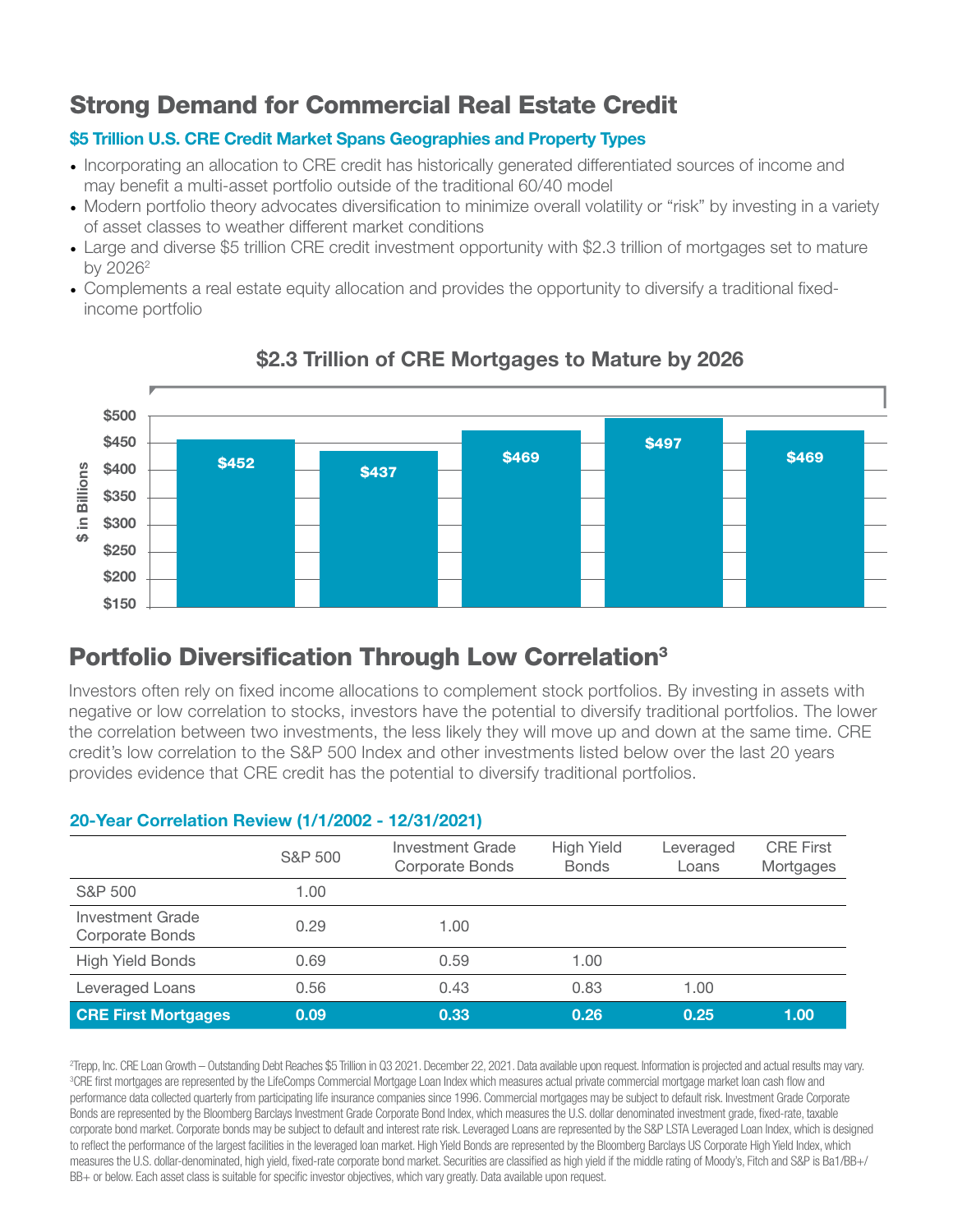# CRE Loans Generally Have Performed Well Across Market Cycles<sup>4</sup>

- Quarterly CRE loan net charge-offs have averaged 0.48% over the last 25 years
- Historically, CRE loan net charge-offs have only spiked during major financial crises, and loans have performed well overall through up and down economic cycles
- CRE loan net charge-off rates include construction lending, which is not a focus of InPoint's investment strategy



# InPoint's Primary Investment Strategy

- Originate, acquire, and manage a diversified CRE credit portfolio comprised of first mortgage loans and credit loans, backed by incomeproducing properties
- Primarily floating rate senior secured investments where the interest typically adjusts every 30 days
- Thorough investment process with underwriting based on third-party reports, site visits and other review criteria to identify quality properties owned by experienced operators

4 Board of Governors of the Federal Reserve System: Charge-Off and Delinquency Rates on Loans and Leases at Commercial Banks. (http://www.federalreserve.gov/releases/chargeoff/ chgallsa.htm). Federal Financial Institutions Examination Council (FFIEC) Consolidated Reports of Condition and Income (1985-2000: FFIEC 031 through 034; 2001-: FFIEC 031 & 041) There is no guarantee that market conditions will continue or be profitable. Data available upon request.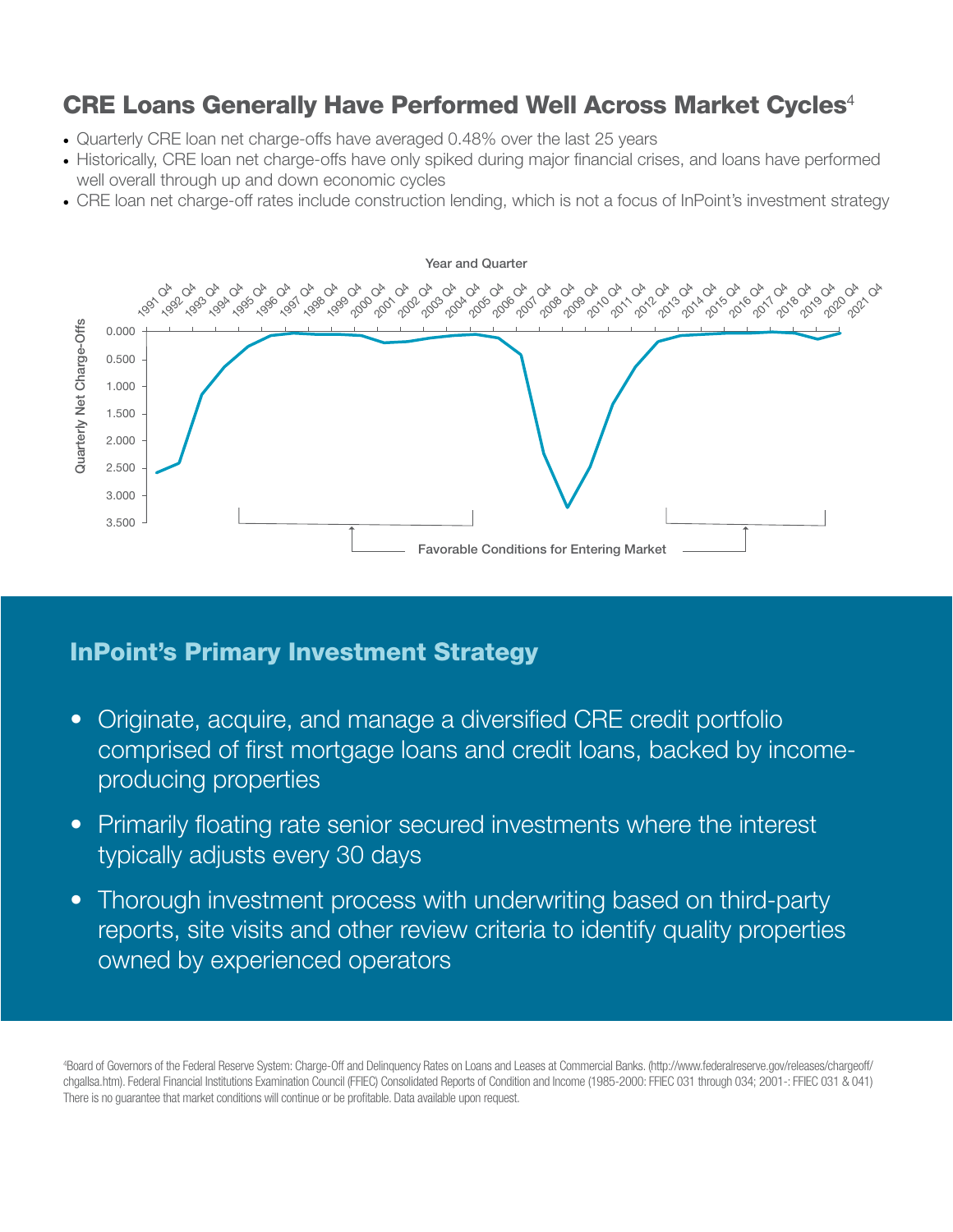# Industry Leading Real Estate and Credit Managers

InPoint's advisor is a subsidiary of Inland Real Estate Investment Corporation, one of the nation's largest commercial real estate and finance organizations, and the sub-advisor is affiliated with Sound Point Capital Management, LP (Sound Point). Sound Point's long-standing relationships and established origination channels are a valuable resource in the identification of potentially attractive investment opportunities.

## Advisor:

## Inland Real Estate Investment Corporation<sup>5</sup>

Inland Investments is a recognized sponsor of CRE investment solutions that has developed and expanded its products to help investors diversify sources of income beyond traditional investments.

- **\$27 Billion** Capital Raised
- **50 Years'** Experience
- 805 Sponsored Programs

#### Sub-Advisor:

### Sound Point Capital Management LP<sup>6</sup>

With extensive expertise in credit strategies, Sound Point manages money on behalf of institutions, pensions, wealth management firms, family offices and high net worth individuals.

- **\$30 Billion** in AUM
- Founded in **2008**
- Senior management team has an average of 21 **years' experience** in credit markets

# Portfolio Managers with \$100B+ CRE-Related Transactions

InPoint's portfolio managers are regarded for their comprehensive financial, structural, operational and legal due diligence to assess the risks associated with originating loans.



Donald MacKinnon Portfolio Manager Sound Point 33 Years of Experience



Matthew Donnelly **Head of Originations** Sound Point 26 Years of Experience

## The InPoint Opportunity

Traditional sources of income alone may not support ongoing Investor needs. Investing in CRE credit provides an alternative source of income and diversification, while also providing an alternative way to invest in real estate. Consider an allocation to commercial real estate credit for potential:

Income Capital Preservation **Diversification** Lower Portfolio Volatility

There is no assurance that we will achieve our investment objectives. InPoint's share price is subject to less volatility compared to public equites and fixed-income investments because its per share NAV is based on the value of real estate assets it owns and is not subject to public market pricing forces as is the price of public equities and fixed-income investments. Although InPoint's share price is subject to less volatility compared to exchange-listed or other actively traded equities and fixed-income products, because there is no market price readily available it can be difficult to determine the value of a share or the performance of your investment, and the value of real estate loans may fluctuate and be worth less than was initially paid. InPoint shares are significantly less liquid than exchange-listed or other actively traded equities and fixed-income products and are not immune to fluctuations.

5 The Inland Real Estate Group of Companies, Inc. comprises a group of independent legal entities some of which may be affiliates, share some common ownership or have been sponsored and managed by subsidiaries of Inland Real Estate Investment Corporation (Inland Investments). Capital raised as of Q4 2021. Inland InPoint Advisor, LLC, a wholly owned indirect subsidiary of Inland Real Estate Investment Corporation, acts as the advisor.

6 AUM as of December 31, 2021. SPCRE InPoint Advisors, LLC is an affiliate of Sound Point Capital Management, LP (Sound Point) and acts as InPoint's sub-advisor.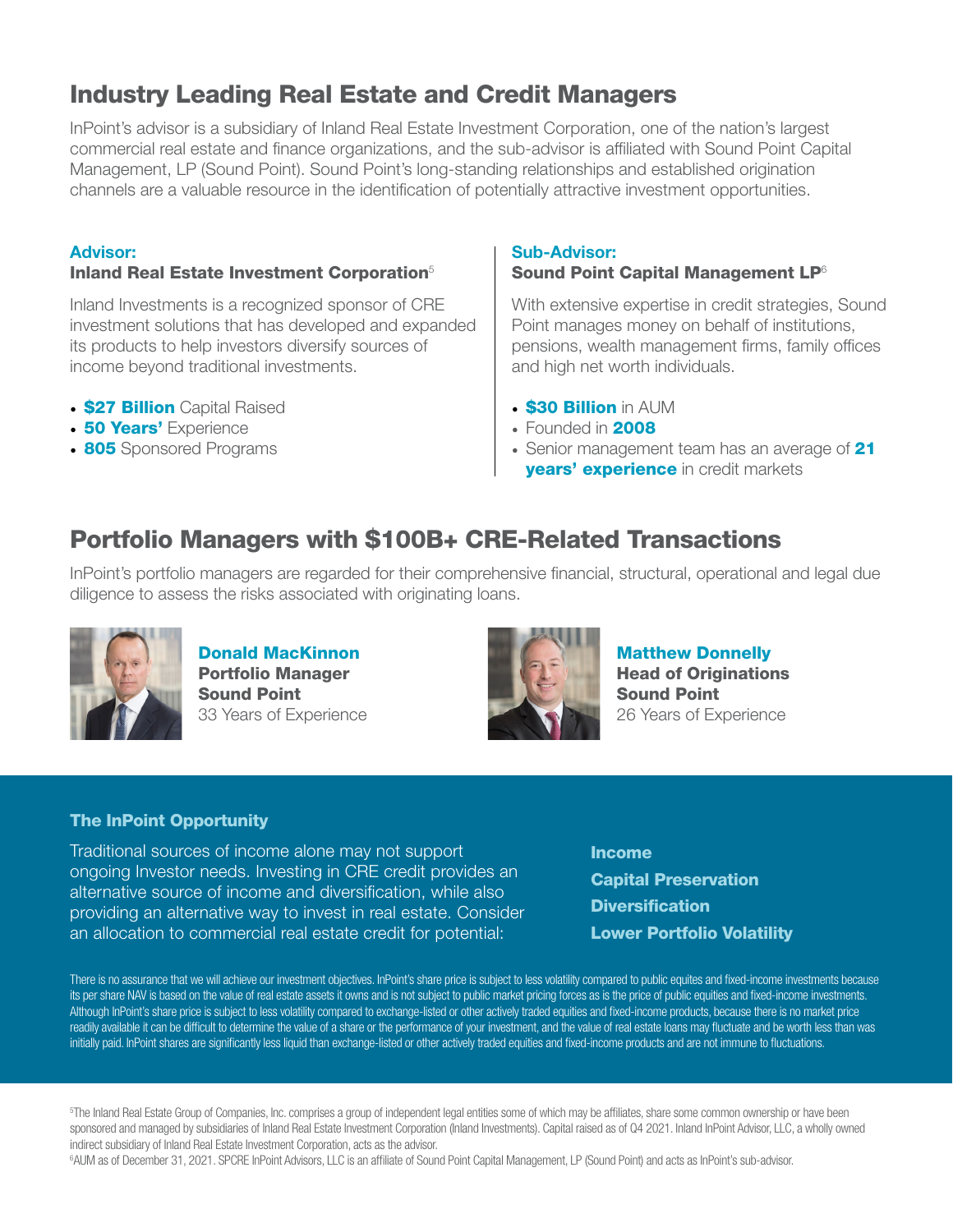# **InPoint Portfolio At-A-Glance As of March 31, 2022**

Portfolio Size7

\$745.9M

Average Investment **Balance** 

\$17.8M

Number of Investments7

42

Average Leverage Ratio<sup>9</sup>

70.6%

Range of Investment **Balances** 

\$5.2-47.7M

1st Mortgage Weighted Avg. Years to Maturity<sup>8</sup>

1.8 Years

Historical 1st Mortgage Loan Payoffs

20 Loans

**Total Historical 1st Mortgage** Loan Payoff Amount

\$371.4M



InPoint invests primarily in floating rate senior loans secured by commercial real estate properties across the U.S.

We believe floating rate senior secured lending is well positioned for yield and value preservation across market cycles.<sup>10</sup>

7 Portfolio size is based on the unpaid principal balance of our debt investments and the fair value of our real estate owned (REO) in each case as of March 31, 2022. Portfolio size, average investment balance and number of investments include our REO.

<sup>8</sup>1st mortgage weighted average years to maturity based on the maturity date assuming no options to extend are exercised. See our Form 10-K or 10-Q most recently filed with the SEC for maximum maturities assuming all extensions are exercised.

9 Weighted average of the loan to values at origination, based on current loan balance as of March 31, 2022.

<sup>10</sup>Based on the par value of investments as of March 31, 2022. Subject to change without notice. First mortgage loans finance commercial real estate properties and are loans that generally have the highest priority lien among the loans in a foreclosure proceeding on the collateral securing the loan. The senior position does not protect against default, and losses may still occur. Past performance is not a guarantee of future results, and there is no assurance that we will achieve our investment objectives. Credit loans, also called mezzanine loans, are secured by one or more direct or indirect ownership interests in an entity that directly or indirectly owns real estate. REO, which stands for "real estate owned," represents real estate we have acquired through foreclosure, deed-in-lieu of foreclosure, or purchase.